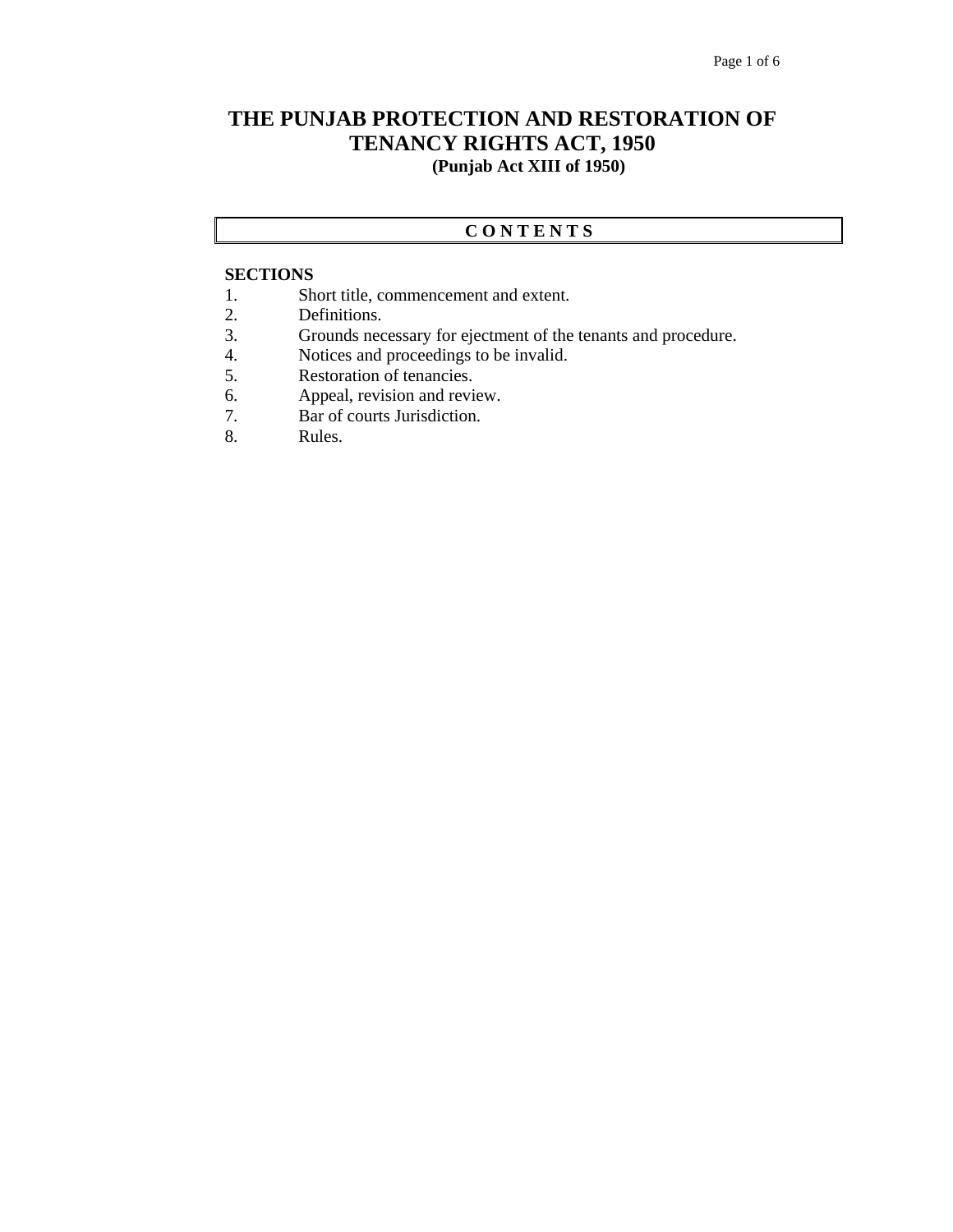## 1 **THE PUNJAB PROTECTION AND RESTORATION OF TENANCY RIGHTS ACT, 1950 (Punjab Act XIII of 1950)**

[2 May 1950]

**Preamble.**— WHEREAS it is necessary to protect and to restore the rights of certain tenants of land in respect of their tenancies;

 AND, WHEREAS the Governor of the Punjab has in pursuance of a proclamation <sup>2</sup>issued by the Governor-General of Pakistan under section 92-A of the Government of India Act, 1935, assumed on behalf of the Governor-General all powers vested in or exercisable by the Provincial Legislature under the said Act:

 NOW, THEREFORE, in exercise of the powers so assumed, the Governor is hereby pleased to enact as follows:-

**1.** Short title, commencement and extent.—(1) This Act may be called the Punjab Protection and Restoration of Tenancy Rights Act, 1950.

(2) It shall come into force  $\frac{3}{2}$  in such areas and at such time as may be notified by the Provincial Government in the official Gazette  $\frac{4}{3}$ :  $\frac{5}{7}$ [\* \* \*]

 $\frac{6}{5}$  \*

[\* \* \* \* \* \* \* \* \* \* \* \* \*] Provided  $[1^* * *]$  that nothing in this Act shall apply to the case of  $[1^* * *]$  a tenant holding any land under the Provincial or the  $^{9}$ [Federal Government] or under any  $\frac{10}{2}$ [Local Government], or any other authority as may be notified  $\frac{11}{2}$  by the Provincial Government in this behalf.

 **2. Definitions.—** In this Act unless there is anything repugnant in the subject or context—

- (i) "evacuee property" shall have the same meaning as may be assigned to it by any law for the time being in force;
- (ii) "land" and other terms used but not defined in this Act and defined in the Punjab Tenancy Act,  $1887<sup>12</sup>$ , shall have the meanings assigned to them in that Act;
- (iii) "revenue officer" means a revenue officer as defined in the Punjab Land Revenue Act,  $\frac{13}{1967}$  (XVII of 1967), and there shall be the same classes of revenue officers with similar powers including powers of superintendence, control, distribution of business, and withdrawal and transfer of cases under this Act as there are under that Act;
- (iv) "tenant" means a tenant not having a right of occupancy, and not holding for a fixed term under a contract or a decree or order of a competent authority, and includes a person, who while in possession of any land as a tenant has been ejected.

 **3. Grounds necessary for ejectment of the tenants and procedure.—** (1) Notwithstanding any provision contained in any other law for the time being in force to the contrary, a tenant shall not be ejected from his tenancy unless it is established that he has—

| (i)                                                |  |  |  |  |  | failed to pay the rent in accordance with the terms of the tenancy; or    |
|----------------------------------------------------|--|--|--|--|--|---------------------------------------------------------------------------|
| $\frac{14}{11}$ (ii) * * * * * * * * * * * * * * * |  |  |  |  |  |                                                                           |
|                                                    |  |  |  |  |  | (iii) used the land comprised in the tenancy in a manner which renders it |

(iii) used the land comprised in the tenancy in a manner which renders it unfit for the purpose for which he held it; or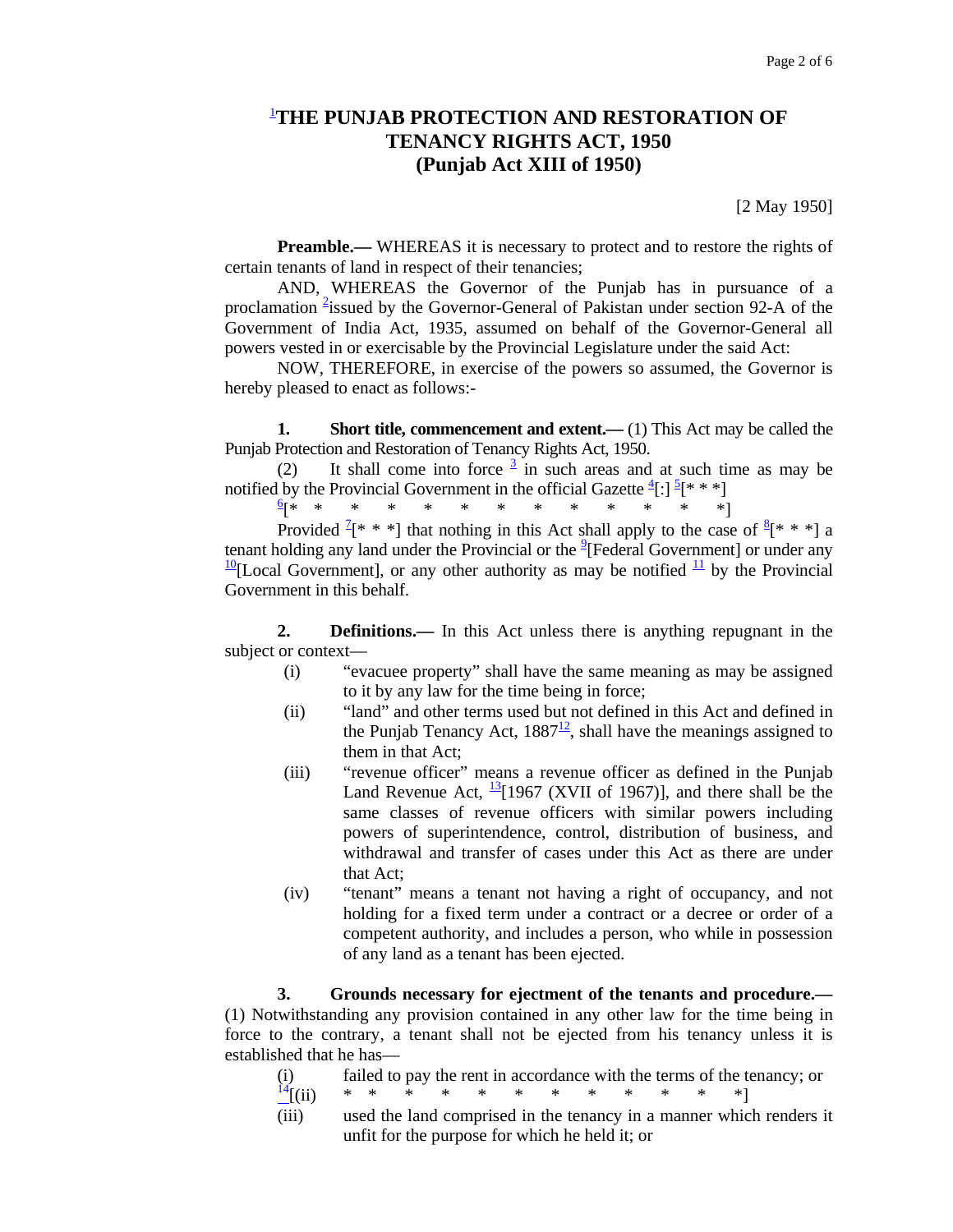(iv) failed to cultivate or arrange for the cultivation of the land comprised in the tenancy in accordance with the terms thereof, or if there are no express terms in this behalf, in accordance with the customary manner of cultivation in the locality:

 Provided that where a landlord, his son, or grand-son does not have under his personal cultivation (including cultivation through a servant or hired labour) jointly or severally or in partnership with anyone else, out of the cultureable land owned by the landlord an area equal to 25 acres, his right to eject any tenant from such portion of his tenancy, as with the area already in the possession of such landlord, his son or grand-son whether jointly or severally or in partnership with any one else will take 25 acres, will not be affected  $\frac{15}{6}$ ,  $\frac{16}{6}$  and that in the case of a landlord owning more than 100 acres of land, the minimum of 25 acres shall be deemed to have been raised to 50 acres]:

 Provided further that for the purposes of the first proviso an acre of unirrigated culturable land shall be counted as half an acre  $\frac{17}{6}$ ,  $\frac{18}{8}$ [and the classification of land made and the ratio between the irrigated and other categories of land fixed for purposes of determining the area for personal cultivation under the Punjab Tenancy Act, 1887, shall *mutatis mutandis* apply for purposes of determining the area for personal cultivation under this Act]:

 $\frac{19}{2}$ [Provided further that for the purpose of this sub-section subletting of the tenancy or any portion thereof shall not be treated as arrangement for the cultivation of the land comprised in the tenancy, except where the tenant is incapacitated bodily from cultivating the land himself.]

 (2) An application for the ejectment of a tenant on any one or more of the grounds mentioned in sub-section (1) may be made by the landlord to a revenue officer of any grade having jurisdiction in the area where the tenancy is situated.

 $\frac{20}{20}$ [(2-A) Where a landlord has in exercise of the right reserved by the first proviso to sub-section (1) once secured an area for personal cultivation, he shall not thereafter have the right to claim any other area in lieu of the said area or any part thereof even though he may have lost that land through alienation:

 Provided that he shall have the right of exchanging the said area of 25 acres or any part thereof with any land in which he may acquire proprietary rights by inheritance after having secured the said area;

 Provided further that if the land secured by the landlord for personal cultivation or any portion thereof is compulsorily acquired by the Provincial or 21[Federal Government] or is rendered *darya burd,* or if 50 per centum or more thereof is rendered totally unculturable on account of the action of Sem or Thur, the landlord shall be entitled to so much additional area, as with the area, if any, still in his possession, and in the last mentioned case, the area fit for cultivation, will make up 25 acres, and for this purpose he may eject any tenant.]

 $\frac{22}{2}$ [(2-B) Where a person has, under the provisions of this Act or of any other law for the time being in force, secured or retained any land for personal cultivation, he may let out the whole or any part of such land to tenants, and such tenants shall not have the protection of this Act in respect of ejectment from the land so let out to them.]

 $\frac{23}{2}$ [(2-C) When any land, not secured or retained by any person owning land for personal cultivation under this Act or under any other law for the time being in force, is transferred by sale, exchange, gift, will, mortgage or any other means, whether permanently or temporarily, the transferee shall not have the right to eject the tenant thereof on any ground on which he could not be ejected by the transferor: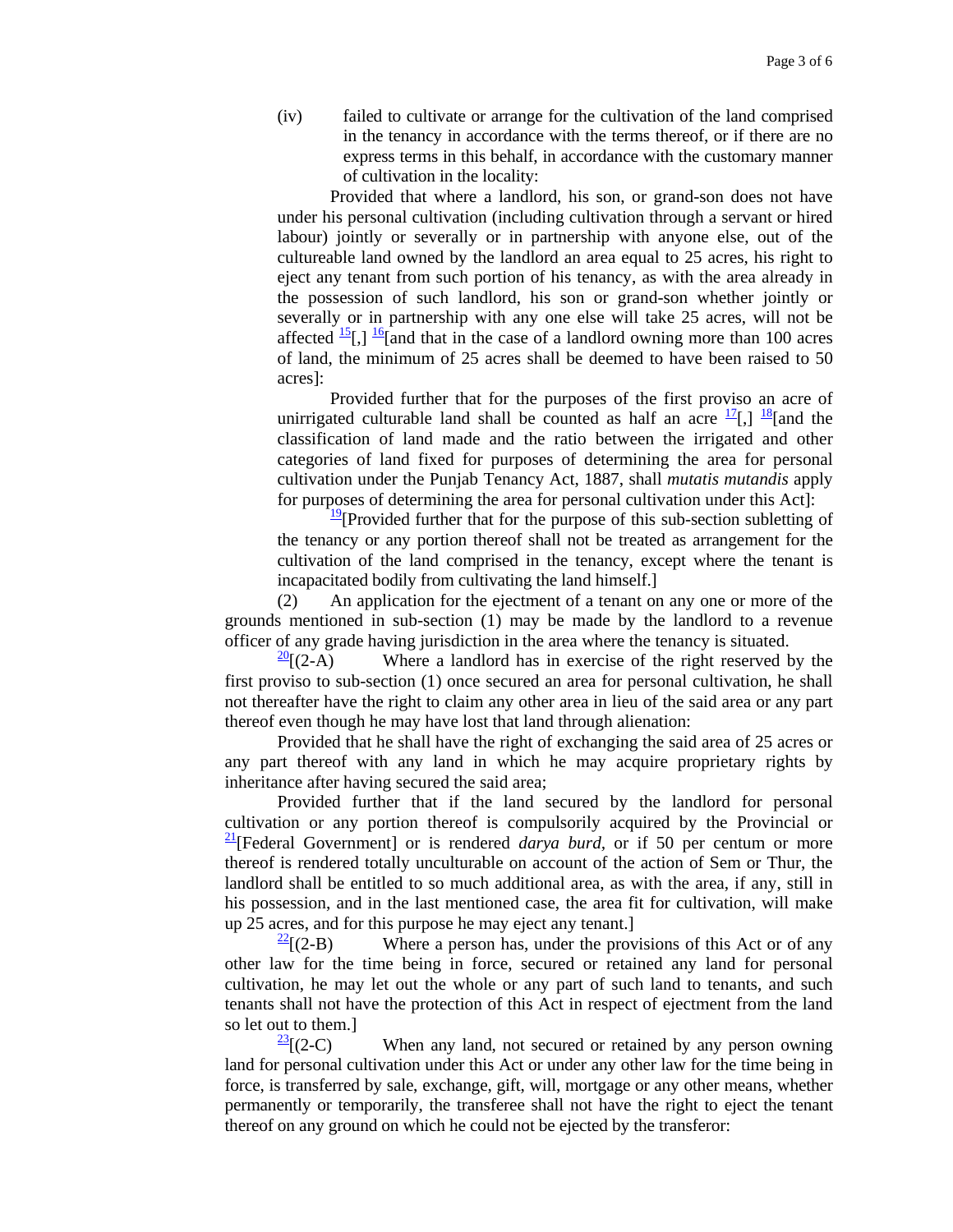Provided that the prohibition imposed by this sub-section shall not apply where any sale of such land is effected with the sanction of the Collector under subsection  $(2-D)$ .]

 $\frac{24}{2}$ [(2-D) Where any person wishes to sell any land which has not been secured or retained by him for personal cultivation, he may take an application in writing to the Collector of the District where the land is situate, and the Collector may, after such inquiry as he may consider necessary, either grant the necessary sanction in writing or reject the application.]

 (3) On receiving the application of a landlord under sub-section (2) the revenue officer shall, if the application is in order and not open to objection on the face of it, cause a notice to be served on the tenant to show cause why he should not be ejected from his tenancy or such portion thereof as is referred to in the application:

 Provided that no notice under this sub-section shall be served after the 15th day of November in any year.

 (4) The notice shall specify the name of the landlord on whose application it has been issued and describe the land to which it relates and the ground or grounds on which it is based.

 (5) The revenue officer, after hearing both the parties, if present, on a date fixed for the purpose, and making such further enquiries as he may consider necessary, shall pass an order directing the tenant to be ejected or the notice to be cancelled, as the case may be:

 Provided that no order for the ejectment of a tenant shall be executed before the first day of May in any year, and in no case shall a tenant be ejected without paying such compensation to him, as he may be entitled to under the law, for the standing crop, if any, or for preparing the land for sowing, if it has been so prepared, as may be determined by the revenue officer.

| (6) $\frac{25}{5}$ * * * * * * * * * * * * * |  |  |  |  |  |  |
|----------------------------------------------|--|--|--|--|--|--|
| (7) $\frac{26}{1}$ * * * * * * * * * * * * ] |  |  |  |  |  |  |

 **4. Notices and proceedings to be invalid.—** Notwithstanding anything to the contrary contained in any other law for the time being in force, all notices issued against a tenant under section 44 or 45 of the Punjab Tenancy Act,  $1887\frac{21}{10}$ , on or after the  $15<sup>th</sup>$  day of June, 1949, and all proceedings taken in pursuance of such notices before the date of the enforcement of this Act in any area shall be deemed to be invalid and of no effect.

**5.** Restoration of tenancies.— (1) Notwithstanding anything to the contrary contained in any other law for the time being in force, a tenant who was ejected or dispossessed at any time between the 15th day of June, 1949, and the date of the enforcement of this Act by process of law or otherwise from his tenancy, in any area to which this Act applies may within two months from the date of the enforcement of this Act apply, for the restoration of his tenancy to a revenue officer of any grade having jurisdiction in the said area.

 (2) On receiving an application under sub-section (1) and on being satisfied after such enquiry as he may consider necessary that the facts mentioned therein are correct the revenue officer shall serve an order on the landlord and any other person in possession of the tenancy to restore possession thereof to the applicant immediately:

 Provided that the tenant to whom the tenancy has been restored shall be liable to pay such compensation to the person evicted for the standing crop, if any, and for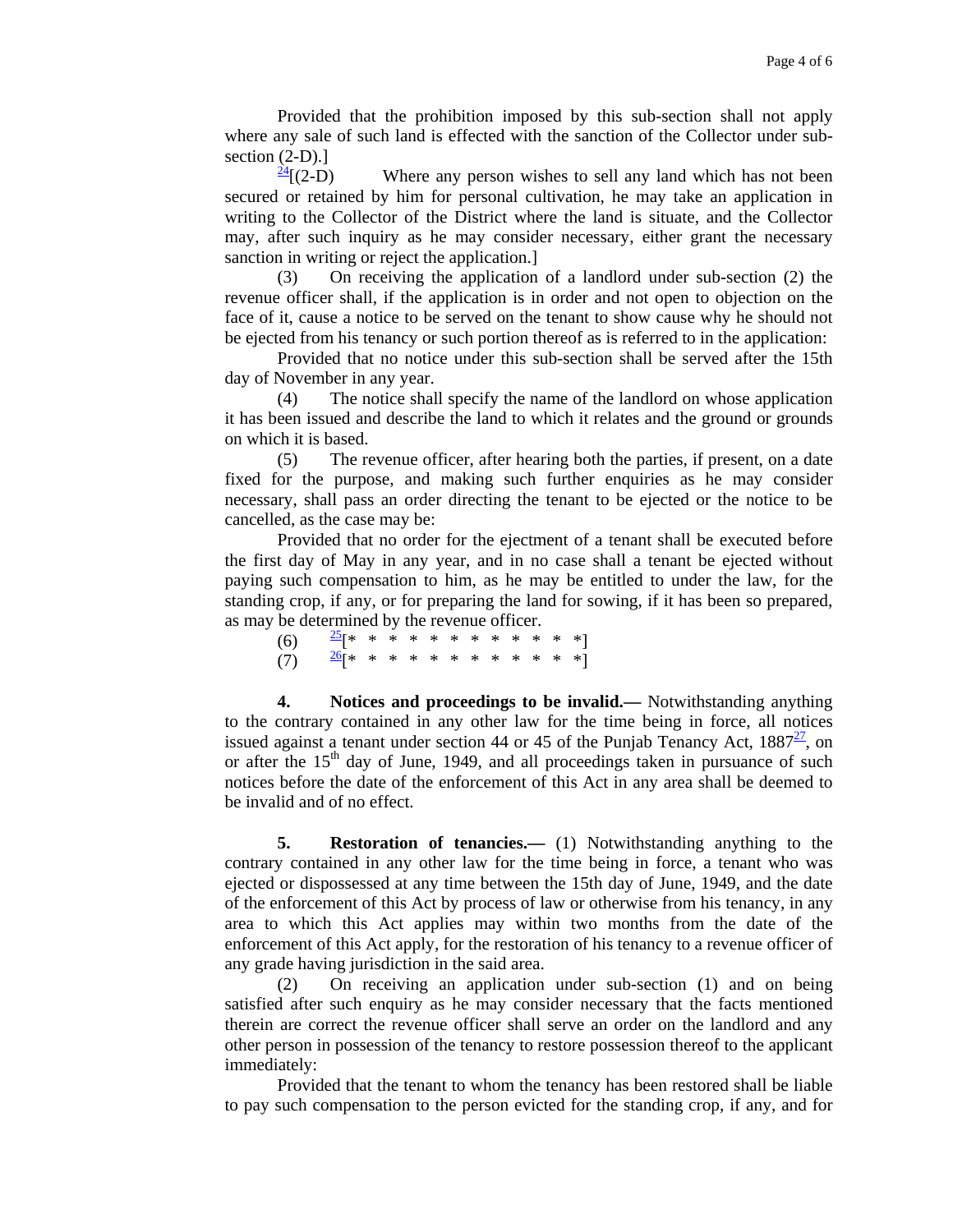preparing the land for sowing, if it has been so prepared, as may be determined by the revenue officer on the latter's application in this behalf:

 Provided further that if the compensation is not paid within one month of the date of the order made by the revenue officer in this behalf the tenant to whom the tenancy was restored shall be ejected therefrom and the land shall be restored to the person who was evicted under the orders of the revenue officer.

**6.** Appeal, revision and review.— An order passed by a revenue officer of any grade under this Act shall for purposes of appeal, revision and review, be treated as an order of a revenue officer of the same grade under the Punjab Tenancy Act,  $1887<sup>28</sup>$ , and shall be subject to the provisions of the latter Act with respect to appeal, revision and review.

**7. Bar of courts Jurisdiction.**—(1) Notwithstanding anything contained in any other law for the time being in force, no Court shall have any jurisdiction in any matter which a revenue officer is empowered by this Act to dispose of.

 (2) No Court shall take cognizance of the matter in which any revenue officer exercises any power vested in him under this Act.

**8.** Rules.—— (1) The Provincial Government may make rules  $\frac{29}{2}$  consistent with this Act for regulating the procedure of revenue officers under this Act in cases in which a procedure is not prescribed by this Act.

 (2) The rules may provide, among other matters, for the mode of enforcing orders of ejectment from, and delivery of possession of land, and rules providing for these matters may confer on a revenue officer all or any of the powers in regard to contempts, resistance and the like which a Civil Court may exercise in the execution of a decree whereby it has adjudged ejectment from, or delivery of possession of land.

 (3) The rules may also provide for the mode of executing orders as to costs, and may adapt to proceedings under this Act all or any of the provisions of the Punjab Land Revenue Act,  $\frac{30}{1967}$  (XVII of 1967)], with respect to arbitration.

 (4) Subject to the rules under this section, a revenue officer may refer any case which he is empowered to dispose of under this Act to another revenue officer for investigation and report, and may decide the case upon the report.

\_\_\_\_\_\_\_\_\_\_\_\_\_\_\_\_\_\_\_\_

 $\overline{\phantom{a}}$ 

<sup>&</sup>lt;sup>1</sup> This Act was assented to by the Governor of the Punjab on 2nd May, 1950; and published in the Punjab Gazette (Extraordinary), dated: 2nd may, 1950, pages 91-93.

 $2$ It was issued on 24th January, 1949 and stood revoked on 4th April, 1951.

 $3$  Came into force on 4th May, 1950, vide Notification No.843-R, dated: 3rd May, 1950, published in the Punjab Gazette (Extraordinary), 1950, page 89.

 $\frac{4}{3}$  The comma has been replaced by a colon by the Punjab Protection and Restoration of Tenancy Rights (Amendment) Act, 1952 (VIII of 1952), section 2(i).

 $\frac{5}{2}$  The words and colon "and shall remain in force for a period of 2 years from the date of its enforcement in any area:" deleted, *ibid.*

 $\frac{6}{2}$ The first proviso deleted, *ibid.*, section 2(ii).

<sup>&</sup>lt;sup>1</sup>The word "further" deleted, *ibid.* 

<sup>&</sup>lt;sup>8</sup>The words "a tenant of evacuee property, or" deleted, *ibid*.